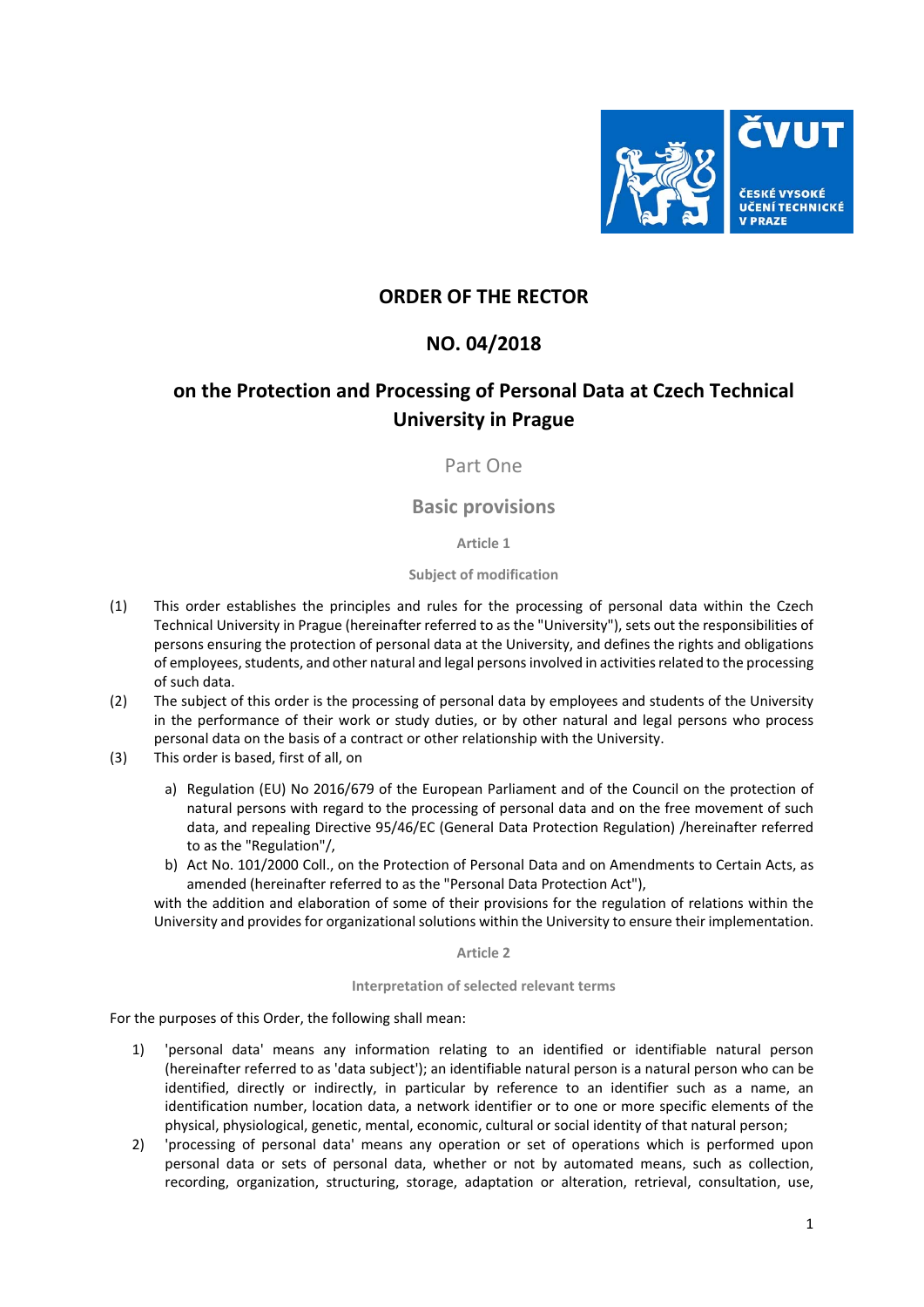disclosure by transmission, dissemination or any other disclosure, alignment or combination, restriction, erasure or destruction;

- 3) "controller" means CTU as the entity which alone or jointly with others determines the purposes and means of processing personal data;
- 4) 'processor' means a natural or legal person, public authority, agency or other body which processes personal data for the controller;
- 5) "profiling" means any form of automated processing of personal data consisting of the use of such data to evaluate certain personal aspects relating to a natural person, in particular to analyze or estimate aspects relating to the natural person's performance at work, economic situation, health, personal preferences, interests, reliability, behaviour, location or movements;
- 6) 'pseudonymization' means the processing of personal data in such a way that they can no longer be attributed to a specific data subject without the use of additional information, provided that the additional information is kept separately and is subject to technical and organizational measures to ensure that it is not attributed to an identified or identifiable natural person;
- 7) 'register' means any structured set of personal data accessible according to specific criteria, whether centralized, decentralized or disaggregated by function or geography;
- 8) 'recipient' means the natural or legal person, public authority, agency or other body to which the personal data are disclosed, whether or not it is a third party. Public authorities which may receive personal data in the context of a special investigation in accordance with the law of a Member State shall not be considered as recipients; the processing of such personal data by those public authorities shall comply with the applicable data protection rules for the purposes of the processing;
- 9) 'third party' means a natural or legal person, public authority, agency or other body which is not the data subject, controller, processor or a person directly under the control of the controller or processor who is authorized to process personal data;
- 10) "consent" of the data subject means any free, specific, informed and unambiguous expression of the data subject's will by which he or she gives his or her consent to the processing of his or her personal data by means of a declaration or other manifest acknowledgement;
- 11) "personal data breach" means a breach of security which results in the accidental or unlawful destruction, loss, alteration or unauthorized disclosure or access to personal data transmitted, stored or otherwise processed;
- 12) 'genetic data' means personal data relating to the inherited or acquired genetic characteristics of a natural person which provide unique information about the physiology or health of that person and which result, in particular, from the analysis of a biological sample of the natural person concerned;
- 13) 'biometric data' means personal data resulting from specific technical processing relating to the physical, physiological or behavioural characteristics of a natural person which enables or confirms unique identification, such as facial or dactyloscopic data;
- 14) 'health data' means personal data relating to the physical or mental health of a natural person, including data relating to the provision of health services, which are indicative of his or her state of health;

Definitions of other terms used in connection with the data protection regulation are set out in Article 4 of the Regulation or in the text or annexes to this Order where appropriate.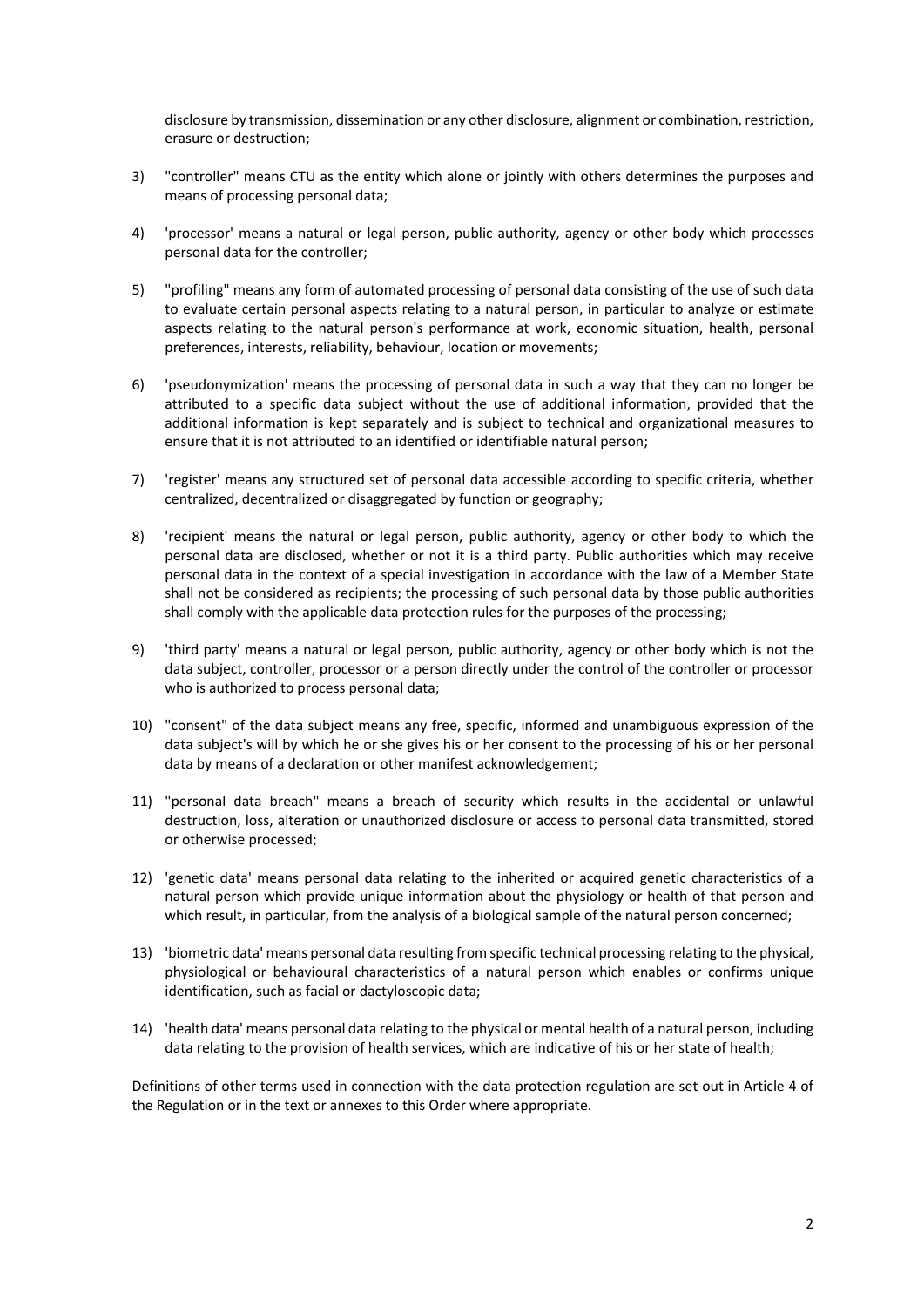### Part Two

### **Responsibilities of Data Protection Officers**

### **Article 3**

#### **Status of the University**

The University is the entity responsible for the processing of the personal data referred to in Article 1(2) of this Order. Depending on the specific cases, the University may act as both controller and processor. In order to fulfil the protection of personal data as required by the Regulation and the Data Protection Act, the persons involved in ensuring the above purpose are set out in Part Two of this Order.

#### **Article 4**

#### **Central level**

- $(1)$  The position of the Rector is determined by law<sup>1</sup>, the Statutes of the University and other internal regulations and standards of the University. The Rector shall act as the statutory authority of the University responsible for ensuring compliance with the principles, rules and procedures for the processing of personal data externally and internally within the University, in cases implemented at the central level of the University and where there has been no shift of authority to other persons listed in this section.
- (2) The Bursar is accountable to the Rector of the University for compliance with the principles, rules and procedures for processing personal data implemented in the areas of his/her competence given by the internal regulations of the University, the relevant competence order of the Rector<sup>2</sup>, and other standards of the University.
- (3) Vice‐Rectors are responsible to the Rector of the University for compliance with the principles, rules and procedures for the processing of personal data carried out within the scope of their activities and competences as defined by the internal regulations of the University, the relevant Rector's competence order<sup>2</sup>, and other University standards.

#### **Article 5**

#### **Faculties, university institutes and other parts of the University**

- (1) The deans of the individual faculties of the University are responsible to the Rector for compliance with the principles, rules and procedures for processing personal data by employees and students of the faculty of the University in the performance of their work or study duties, or by other natural and legal persons who process personal data on the basis of a contract with a faculty of the University in matters entrusted to them by the provisions of Section 24 of the Act<sup>1</sup>, and by the internal standards of the University<sup>3</sup>.
- (2) The directors of the University's higher education institutes are responsible to the Rector of the University for compliance with the principles, rules and procedures for the processing of personal data carried out by employees of the University's higher education institute in the performance of their duties, or by other natural and legal persons who process personal data on the basis of a contract with the University's higher education institute in matters entrusted to them by the internal standards of the University.
- (3) Persons heading other units of the University (other than those listed in paragraphs 1 and 2) are responsible to the Rector for compliance with the principles, rules and procedures for processing personal data by employees of the University's facilities in the performance of their duties, or by other natural and legal persons who process personal data on the basis of a contract with the University's facilities in matters entrusted to them by the University<sup>4</sup>'s internal standards.

<sup>&</sup>lt;u> 1989 - Johann Barbara, martxa alemaniar a</u> <sup>1</sup> Act No. 111/1998 Coll., on higher education institutions.

<sup>&</sup>lt;sup>2</sup> Rector's Order No. 9/2014 to determine the duties, powers and responsibilities of the Vice-Rectors, the Bursar and the Chancellor of CTU

<sup>&</sup>lt;sup>3</sup> Rector's Order No.1/2004 on the determination of the powers and duties of the deans of faculties and directors of university institutes of CTU.

<sup>4</sup> Rector's Order No. 2/2004 on the determination of the powers and duties of the directors of other CTU units.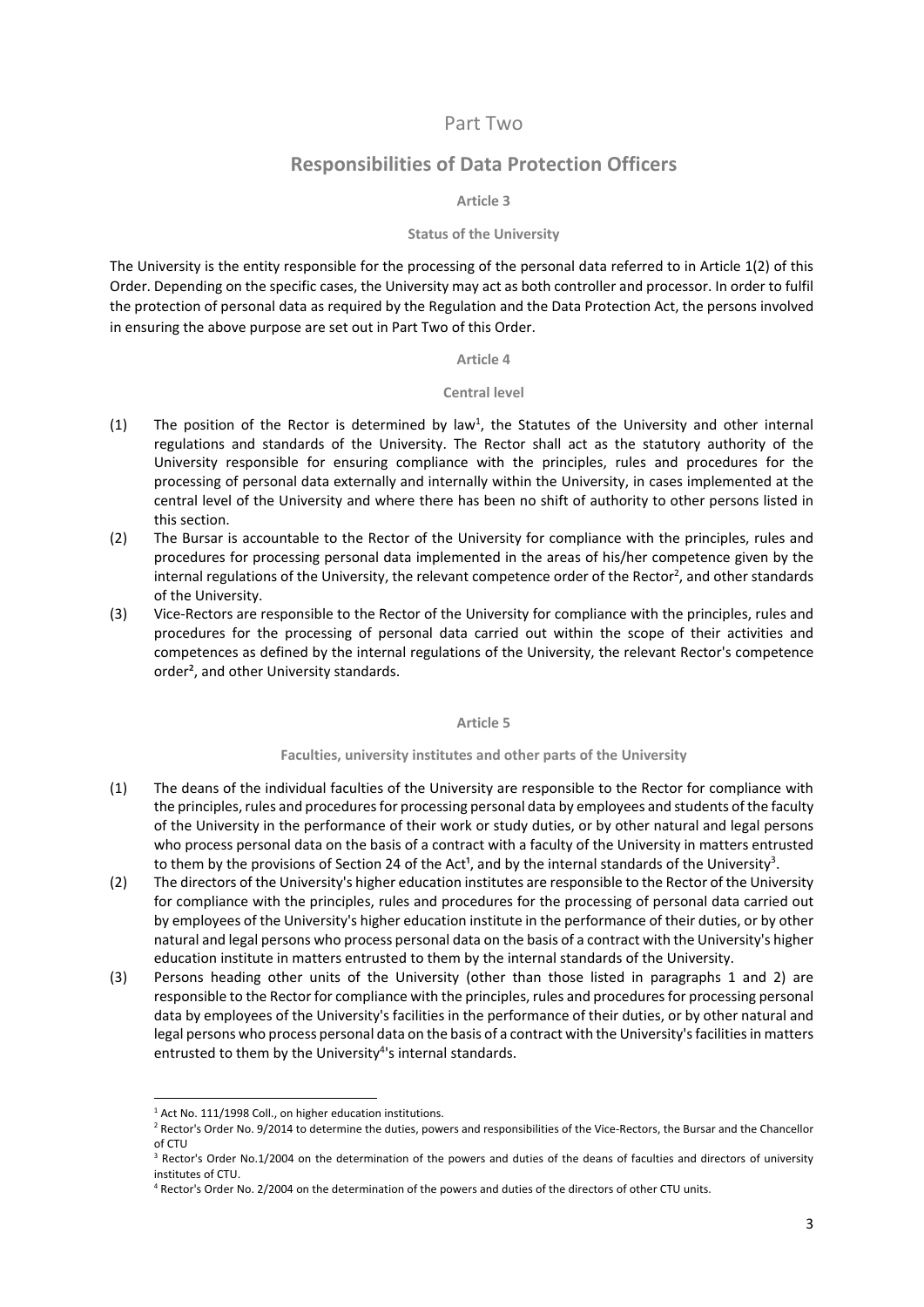#### **Article 6**

#### **Guarantor of personal data processing**

- (1) In order to ensure the protection of personal data and its processing in accordance with the Regulation and the Personal Data Protection Act, personal data processing guarantors (hereinafter referred to as "PDP Guarantor") are appointed for individual cases or areas of processing.
- (2) The PDP Guarantor is the person responsible for compliance with the principles, rules and procedures (set out in this Order and other relevant generally binding legal regulations) for the processing of personal data carried out in the case, or area or responsibility entrusted to him/her. The PDP Guarantor is responsible for ensuring the above requirements from the date of his/her appointment as PDP Guarantor until the termination of the activity, including ensuring the secure archiving of data in accordance with the Regulation.
- (3) In the area entrusted to him, the PDP Guarantor shall be responsible for carrying out an impact assessment of the intended processing operations on the protection of personal data pursuant to Article 35 of the Regulation. If he/she assesses that the type of processing chosen by him/her, in particular when using new technologies, is likely to result in a high risk to the rights and freedoms of natural persons, taking into account the nature, scope, context and purposes of the processing, the PDP Guarantor shall carry out a data protection impact assessment of the intended processing operations. For this purpose, he/she shall request the opinion of the Data Protection Officer.
- (4) The PDP Guarantors for each case/area are determined by:
	- a) Rector for the processing of personal data affecting the entire University;
	- b) dean, director of a higher education institute, director of another unit of the university in the processing of personal data within the scope of the faculty, higher education institute, other unit;
	- c) the dean, the director of the higher education institute, the director of another unit where the processing involves more than one specific unit. In the event that no PDP Guarantor is appointed, the Rector shall appoint the PDP Guarantor.
- (5) In the case of existing areas of processing of personal data, the PDP Guarantor shall be appointed by the persons referred to in Articles 4 and 5 no later than ten days after the entry into force of this Order. In the case of new areas, the PDP Guarantor shall be appointed before the processing of personal data begins.
- (6) The persons referred to in paragraph 4 shall immediately inform the Data Protection Officer of the appointment of the PDP Guarantor.

#### **Article 7**

#### **Other authorized persons**

- (1) The following persons may come into contact with personal data:
	- a) the persons who, according to the characteristics of the relevant data processing according to Article 13, are responsible for entering and disposing of personal data;
	- b) persons who are superior to the persons referred to in point (a) in terms of organization or methodology;
	- c) persons who ensure the organizational, functional and technical administration of the relevant data processing (usually analysts, programmers, system and network administrators, departmental clerks, etc.);
	- d) other persons who, according to the characteristics of the relevant data processing pursuant to Article 13, are authorized to use the personal data for the performance of their tasks.
- (2) Other authorized persons are designated by the PDP Guarantor for specific cases/areas. The recruitment or reassignment of persons to posts with the authorization referred to in paragraph 1 shall be subject to their prior demonstrable familiarity with this Order, the Regulation and other relevant generally applicable legislation.
- (3) The persons referred to in paragraph 1 are always obliged to process personal data only within the scope of the conditions of implementation/type solution of the respective data processing according to Article 6.
- (4) The persons referred to in paragraph 1 shall be obliged to maintain the confidentiality of personal data and security measures the disclosure of which would jeopardize the security of personal data. The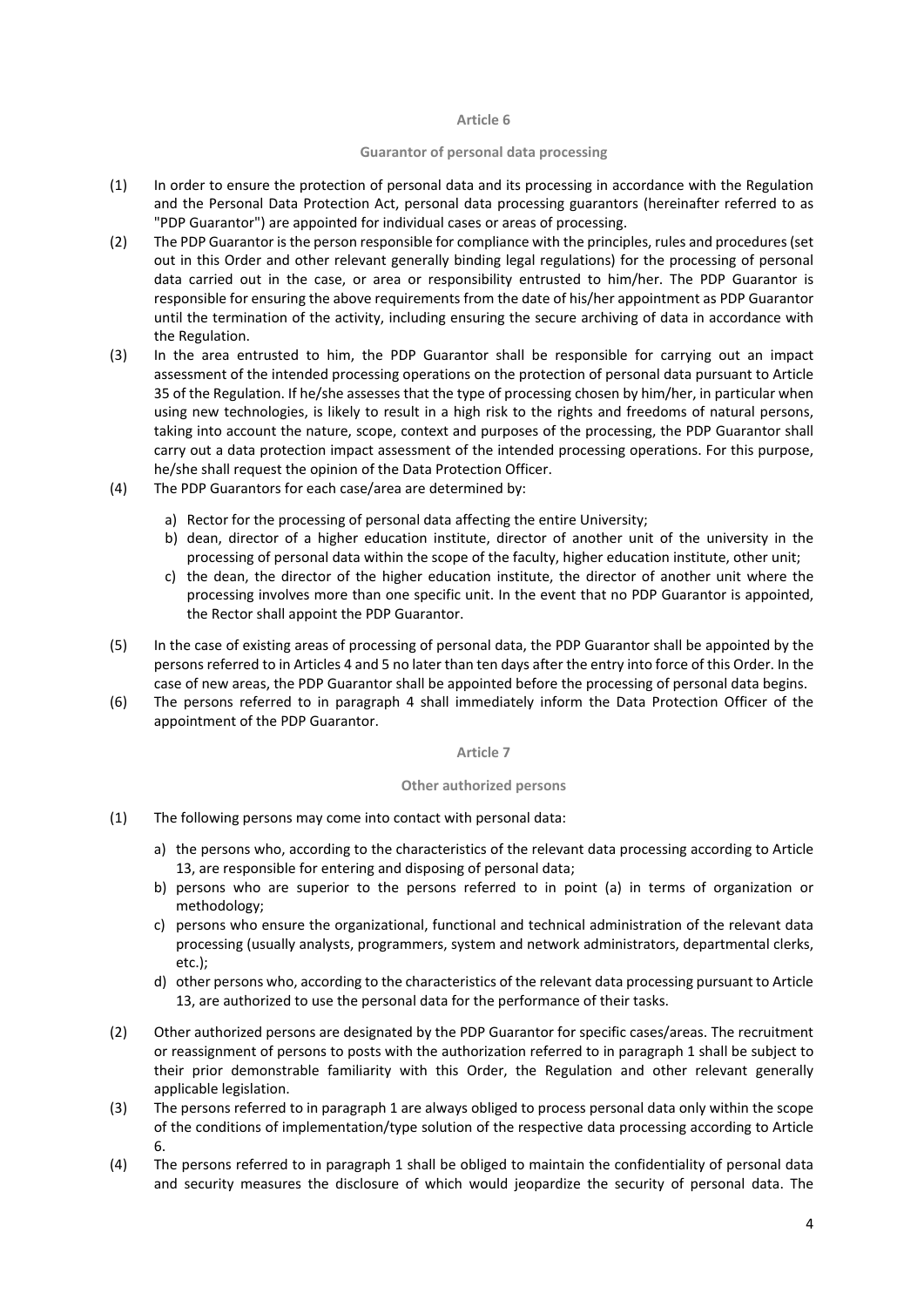obligation of confidentiality shall continue after the termination of the employment, study or work concerned.

### **Article 8**

### **Final and other student theses**

In cases where personal data would be processed for students' final theses (bachelor, master, rigorous and dissertation), the supervisor is obliged to inform the student about the obligations under the regulation and the order and to ensure any further steps in accordance with the order. In general, this obligation also applies in other cases where the student is processing a project or other activity in the course of his/her duties in which personal data are processed.

# Part Three

## **Data Protection Officer**

### **Article 9**

### **Appointment of the Data Protection Officer**

The Data Protection Officer at the University (hereinafter referred to as the "Officer") shall be appointed by the Rector on the basis of his/her professional qualities, in particular his/her expertise in law and practice in the field of personal data protection and his/her ability to perform the tasks referred to in Article 11.

### **Article 10**

### **Position of the Data Protection Officer**

- (1) The Officer is an employee of the University and reports directly to the Rector.
- (2) The Officer is involved in all processes and matters relating to the protection and processing of personal data at the University.
- (3) The Officer shall be supported by the University in maintaining his/her expertise and shall be given access to personal data, processing operations and all resources necessary for the performance of the tasks referred to in Article 11.
- (4) No specific instructions are given to the Data Protection Officer by the University regarding the performance of his/her duties as a Officer. However, he/she may be assigned other tasks and duties by the Rector. However, none of these tasks or duties shall give rise to a conflict of interest with the performance of the duties of the Officer.
- (5) The Officer shall be bound by confidentiality in connection with the performance of his/her tasks. The obligation of confidentiality shall continue after the termination of the employment relationship with the University.
- (6) Details of the Officer, including contact details, are provided in the public section of the University's website.

#### **Article 11**

#### **Tasks of the Data Protection Officer**

- (1) In particular, the Data Protection Officer performs the following tasks:
	- a) provide information and advice to students and University staff who process personal data on their obligations under this Order, the Regulation and other generally binding data protection legislation;
	- b) monitor compliance with this Order, the Regulation, other generally binding data protection legislation and the University's data protection policies, including the allocation of responsibilities, awareness raising and training of staff involved in processing operations and related audits;
	- c) supervises the implementation of the protection and processing of personal data;
	- d) provide advice and technical assistance upon request as regards the data protection impact assessment and monitor its application pursuant to Article 35 of the Regulation;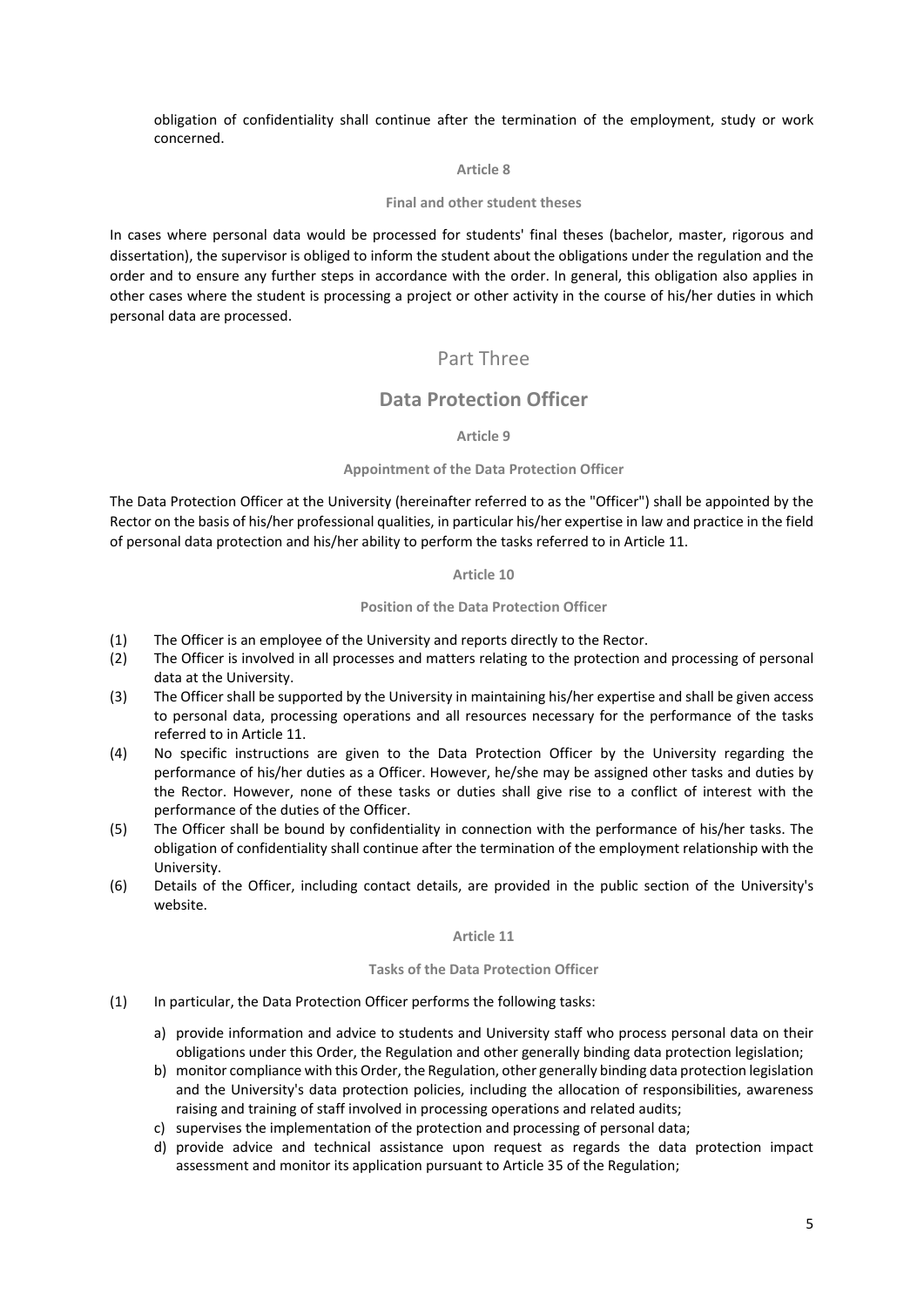- e) reporting personal data breaches to the supervisory authority (Article 33 of the Regulation) and notifying personal data breaches to the data subject (Article 34 of the Regulation), after prior consultation with the persons referred to in Articles 4 and 5;
- f) cooperates and communicates with the supervisory authority;
- g) act as a contact point for the supervisory authority on matters relating to the processing of personal data, including prior consultation pursuant to Article 36 of the Regulation, and, where appropriate, conduct consultations on any other matter;
- h) receives proposals from the PDP Guarantors to initiate new or change the existing processing of personal data and takes opinions on such proposals;
- i) communicate with data subjects who may contact him/her on any matter relating to the processing of their personal data and the exercise of their rights under this Order and the Regulation;
- j) perform other duties arising for his/her position from regulations, law or other generally binding legislation, or arising from this Order and other University regulations.
- (2) The Officer shall oversee the operation of the University's data processing registers referred to in Article 13.
- (3) In carrying out its tasks, the Officer shall take due account of the risk associated with the processing activities, while taking into the account the nature, scope, context and purposes of the processing.

### **Article 12**

### **Competences of the Data Protection Officer at the University**

- (1) If the Officer becomes aware of a breach risk of the rules regarding the protection of personal data arising from the Regulation, the Act or this Order, or if a breach is detected, the Officer must notify the PDP Guarantor and recommend in writing that the defective or risky situation be remedied. The PDP Guarantor shall discuss the situation with the Officer within a reasonable period of time and. If the PDP Guarantor agrees with the Officer's findings, he/she must refrain from further defective or risky conduct. The PDP Guarantor shall also take all measures to prevent a recurrence of the situation. If the PDP Guarantor disagrees with the recommendation of the Officer, he/she shall provide the Officer with a written explanation of the conduct in question and the reasons why he/she considers the rules referred to in the first sentence not being at risk of infringement. In such a case, the Officer shall notify the relevant persons referred to in Articles 4 and 5 and forward the entire file to them.
- (2) If there is a risk of a violation of the rules on the protection of personal data arising from the Regulation, the law or this order, or if a violation is detected and a PDP Guarantor has not been appointed for a given case/area/processing activity, the Officer is obliged to notify the relevant persons referred to in Articles 4 and 5 in writing.
- (3) The Officer shall be obliged to initiate general or individual data protection measures to the persons referred to in Articles 4 and 5 whenever:
	- a) on the basis of its findings under paragraph 1, determines that there is a threat of a breach or violation of the rules;
	- b) it will be appropriate following the development of knowledge and techniques in the field of data protection.
- (4) The provisions of paragraphs 1 to 3 shall be without prejudice to the obligation of the Data Protection Officer, after prior consultation with the persons referred to in Articles 4 and 5, to report a personal data breach to the supervisory authority and to the data subject pursuant to Article  $11(1)(e)$ .

### Part Four

### **Register of the processing of personal data of the University**

**Article 13** 

### **Registration and recording of personal data processing**

(1) In order to provide an overview of the processing of personal data at the University, an electronic register of personal data processing activities at the University (hereinafter referred to as the "Register") is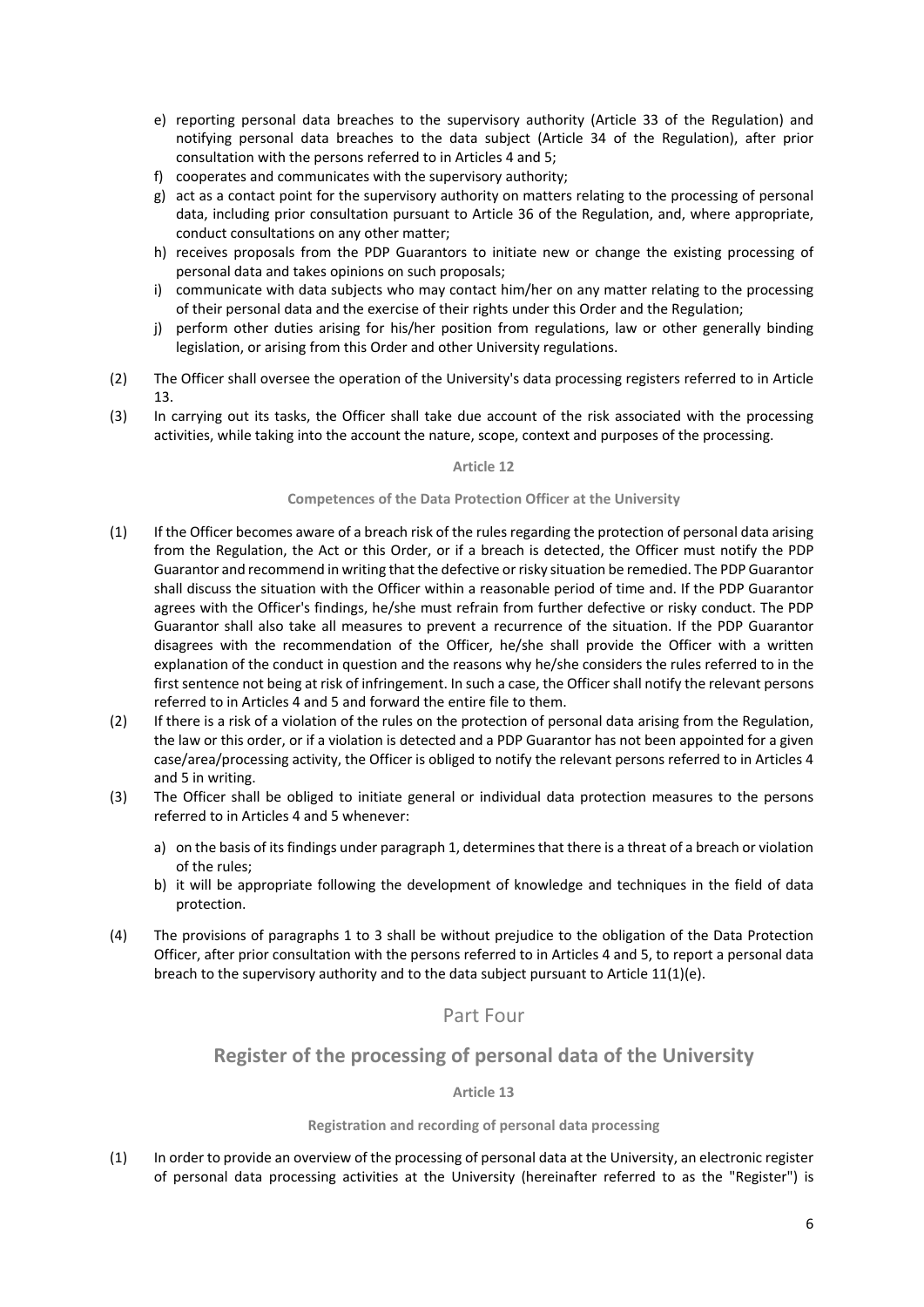established. The Computing and Information Centre (hereinafter referred to as the 'VIC') is responsible for the operation of the Register. The Director of the VIC is responsible for the operation of the Register.

- (2) University units that process and/or wish to process personal data protected by this Order, or wish to change the current way they process personal data, shall notify the Data Protection Officer.
- (3) The notification referred to in paragraph 2 shall contain a full description of the personal data processing concerned. The scope shall be determined by the University's arrangements.
- (4) The PDP Guarantor shall always request a prior opinion from the Offficer on the implementation procedure and the setting up of a standard solution for the protection of personal data processed here.
- (5) The PDP Guarantor has the right to start new or change the existing processing of personal data only after receiving an official opinion from the Officer on the basis of the result of the notification. If the opinion is negative, the persons referred to in Articles 4 and 5 shall be consulted on the matter.

### Part Five

## **Personal data processing principles**

### **Article 14**

### **Personal data processing principles**

- (1) The principles for processing personal data are set out in Chapter 2 of the Regulation. Personal data must comply with the Regulation in the following manner:
	- a) processed in a lawful, fair and transparent manner in relation to the data subject;
	- b) collected for specific, explicit and legitimate purposes and may not be further processed in a way that is incompatible with those purposes;
	- c) proportionate, relevant and limited to what is necessary in relation to the purpose for which they are processed;
	- d) accurate and, where necessary, up‐to‐date; all reasonable measures shall be taken to ensure that personal data which are inaccurate, having regard to the purposes for which they are processed, are erased or rectified without delay;
	- e) stored in a form which permits identification of data subjects for no longer than is necessary for the purposes for which they are processed;
	- f) processed in a manner that ensures appropriate security of personal data, including protection by appropriate technical or organizational measures against unauthorized or unlawful processing and against accidental loss, destruction or damage.
- (2) The persons referred to in Part Two of this Order shall be responsible for compliance with the principles set out in paragraph 1 and shall also be able to demonstrate such compliance.

### **Article 15**

### **Legality of processing**

- (1) In accordance with Article 6 of the Regulation, processing is lawful only if at least one of these conditions is met and only to the relevant extent:
	- a) the data subject has given consent to the processing of his or her personal data for one or more specific purposes (The conditions of consent are detailed in Articles 7 and 8 of the Regulation);
	- b) the processing is necessary for the performance of a contract to which the data subject is a party or for the implementation of measures taken prior to the conclusion of the contract at the request of the data subject;
	- c) the processing is necessary for compliance with a legal obligation to which the controller is subject, in accordance with applicable generally binding legal provisions;
	- d) the processing is necessary to protect the vital interests of the data subject or another natural person;
	- e) the processing is necessary for the performance of a task carried out in the public interest or in the exercise of official authority vested in the controller, in accordance with applicable generally binding legal provisions;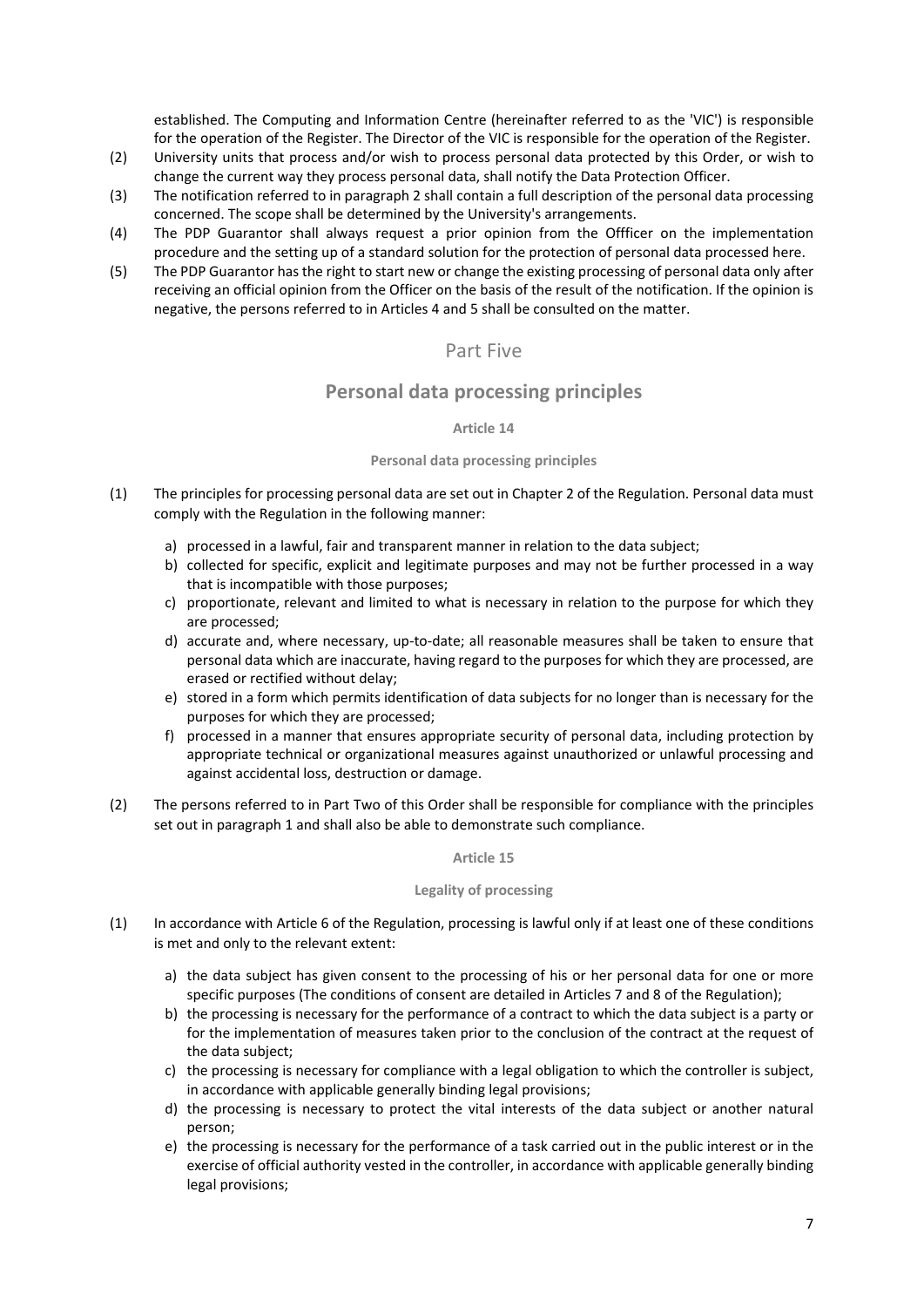- f) the processing is necessary for the purposes of the legitimate interests of the controller or third party concerned, except where those interests are overridden by the interests or fundamental rights and freedoms of the data subject requiring the protection of personal data, in particular where the data subject is a child.
- (2) Paragraph 1(f) shall not apply to the processing of personal data by the University in cases where the University acts as a public authority in matters entrusted to it by law.
- (3) Where processing for a purpose other than that for which the personal data were collected is not based on the data subject's consent or on applicable generally binding legal provisions, the PDP Guarantor shall take into account, inter alia, the following in order to determine whether the processing for the other purpose is compatible with the purposes for which the personal data were originally collected:
	- a) any link between the purposes for which the personal data were collected and the purposes of the intended further processing;
	- b) the circumstances in which the personal data were collected, in particular as regards the relationship between the data subjects and the University;
	- c) the nature of the personal data, in particular whether special categories of personal data are processed pursuant to Article 9 of the Regulation or personal data relating to criminal convictions and offences pursuant to Article 10 of the Regulation;
	- d) the possible consequences of the intended further processing for data subjects;
	- e) the existence of appropriate safeguards, which may include encryption or pseudonymization.

**Article 16** 

### **Processing of special categories of personal data**

- (1) The processing of personal data revealing racial or ethnic origin, political opinions, religious or philosophical beliefs or trade union membership and the processing of genetic data, biometric data for the purpose of uniquely identifying a natural person and data concerning the health or sex life or sexual orientation of a natural person shall be prohibited in cases not covered by paragraphs 2 and 3.
- (2) The exceptions to the prohibition of processing of personal data under paragraph 1 are provided for in Article 9 of the Regulation.
- (3) Exceptions to the prohibition in paragraph 1 include data on:
	- a) health status in the personal records of employees and students, provided that such data have been voluntarily provided by the data subject to the mentioned records and are kept for his/her benefit (e.g. they affect admission to studies, the provision of services to persons with specific requirements, accommodation in dormitories or the calculation of his/her tax liability or other statutory benefits);
	- b) membership of trade unions operating at the University as recorded in the personal and payroll records of employees, provided that they have been voluntarily submitted by the data subject to the mentioned records and are used for the payment of membership fees or other benefits, including accounting for such payments;
	- c) biometric data which allow direct identification or authentication of the data subject, provided that sufficient technical and organizational measures are taken;
	- d) special categories of personal data processed for project/research purposes.
- (4) The processing of the data defined in paragraph 1 may only take place on the basis of the data subject's explicit consent. This consent must be given in writing, signed by the data subject and must make it clear what data it relates to, for what purpose, for what period and by whom. By signing it, the data subject also confirms that he or she has been informed of his or her rights in advance. Authorized persons who, according to the characteristics of the relevant data processing according to Article 6, are intended to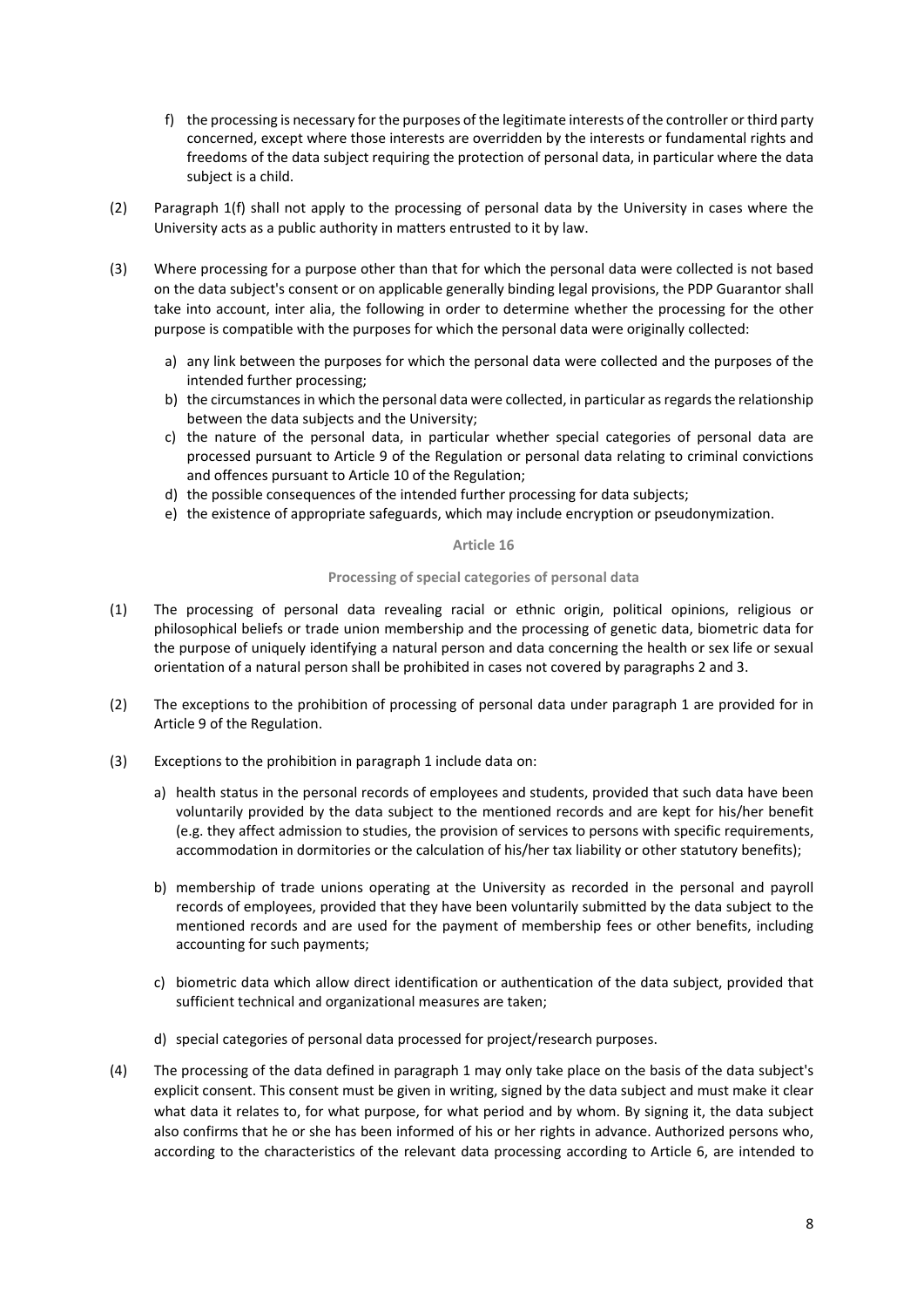enter and dispose of the data referred to above, shall be able to prove the existence of such consent throughout the processing.

(5) The processing of personal data that does not require the identification of the data subject is governed by Article 11 of the Regulation.

### Part Six

### **Data subject**

### **Article 17**

### **Information provided to the data subject**

- (1) The University, in its role as controller, shall provide the data subject with all the information referred to in Articles 13 and 14 of the Regulation in a concise, transparent, comprehensible and easily accessible manner using clear and plain language, in accordance with Article 12 of the Regulation, and shall make all the disclosures referred to in Articles 15 to 22 and 34 of the Processing Regulation. The information shall be provided in electronic form on the University's website and in the University's information systems.
- (2) Data subjects may contact the Data Protection Officer in all matters relating to the processing of their personal data and the exercise of their rights under this Order and the Regulation.

### **Article 18**

### **Rights of the data subject**

The right of the data subject to:

- a) access to personal data is governed by Article 15 of the Regulation;
- b) the correction is governed by Articles 16 and 19 of the Regulation;
- c) the deletion is governed by Articles 17 and 19 of the Regulation;
- d) The processing restrictions are governed by Articles 18 and 19 of the Regulation;
- e) Data portability is regulated by Article 20 of the Regulation;
- f) objection and automated individual decision-making are governed by Articles 21 and 22 of the Regulation.

The specific manner of implementation of these data subject rights is the responsibility of the PDP Guarantor.

# Part Seven

### **Disclosure and security of personal data and disclosure to third parties**

### **Article 19**

### **Disclosure of personal data**

- (1) Disclosure of personal data means making it available to persons or groups of persons not specifically identified, in particular by mass media, other public communication or as part of a public list (e.g. in the public section of the University's website).
- (2) Personal data protected under this Order may be disclosed to the extent of:
	- a) name;
	- b) last name;
	- c) titles;
	- d) photographs;
	- e) job assignment at the university;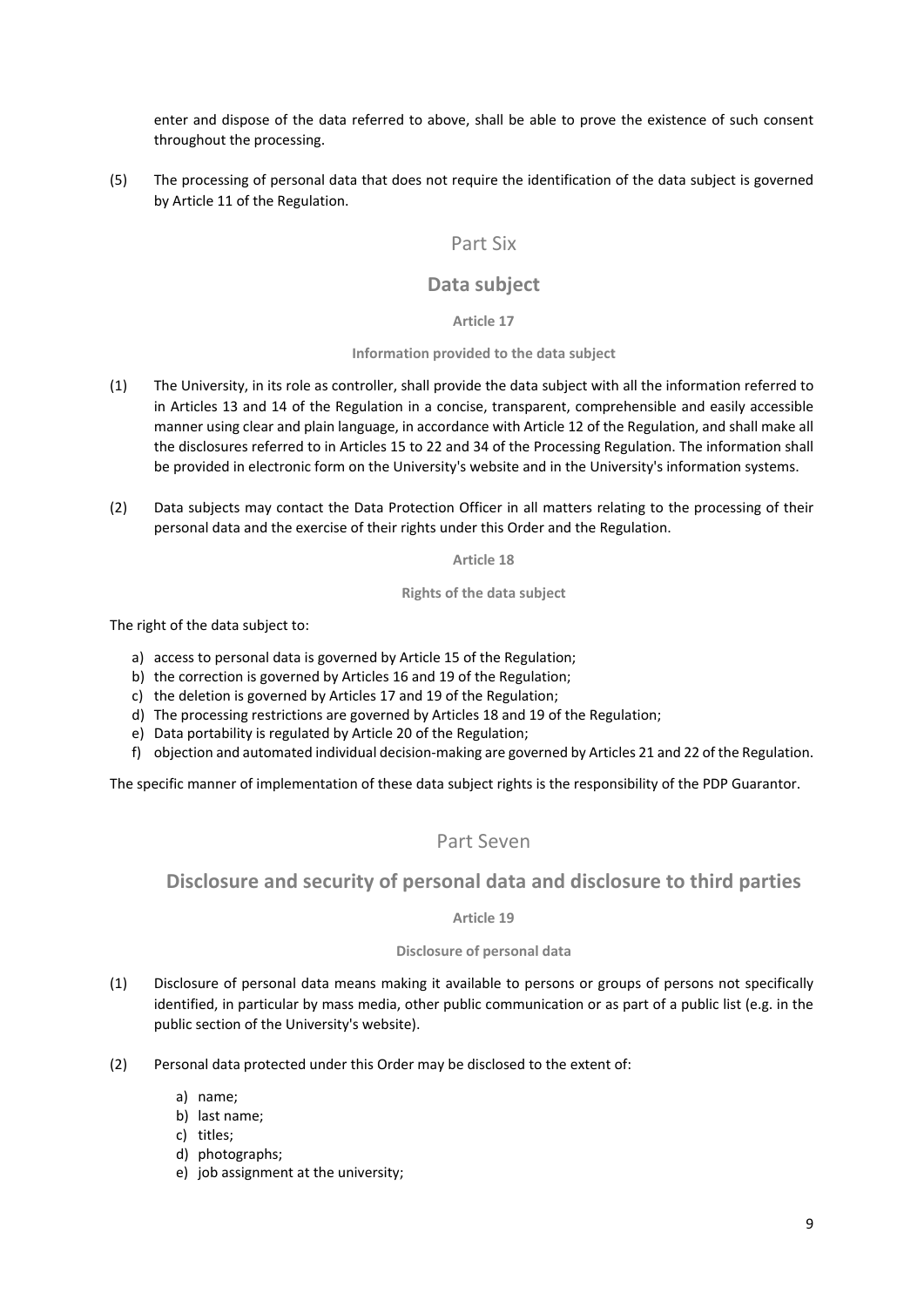- f) inclusion in the organizational structure of the University;
- g) positions held at the university;
- h) contact details in connection with the University (addresses of departments, telephone and fax numbers, e‐mail addresses);
- i) biography;
- j) the course of academic qualification;
- k) participation in the various forms of creative activity of the University;
- l) information on publications;
- m) teaching carried out at the university;
- n) academic personal websites (i.e. websites of university employees and students related to their academic or study activities at the university),
- o) other data that the subject has published here about himself/herself.

The data referred to in points (d), (i), and (n) may be disclosed only with the prior consent of the data subject to the extent and under the conditions specified by the data subject.

- (3) The data referred to in paragraph 2 may only be disclosed on data subjects who:
	- a) are employees of the University; or
	- b) are employees or students of the University and currently serve on self-governing academic or advisory bodies of the University.
- (4) In the case of academic officials and heads of units of the University, the disclosure of personal data will be regulated individually.
- (5) In the case of academic officials and persons currently serving on self‐governing academic or advisory bodies of the University who are not in an employment relationship with the University, the disclosure of personal data will be regulated individually.

### **Article 20**

### **Disclosure of personal data to third parties**

- (1) The disclosure of personal data to third parties outside the University is governed by this Order, the Regulation and applicable generally binding legal regulations and other internal standards of the University.
- (2) Any disclosure of personal data to a third party outside the University must be notified in writing in advance to the Data Protection Officer, stating the scope of the data disclosed, the purpose of the disclosure and the identification of the third party.
- (3) It is the responsibility of the PDP Guarantor appointed for the specific case/area of processing to ensure that the correct procedure is followed for the provision of personal data to third parties outside the University in accordance with this Order, the Regulation and applicable generally binding legal provisions. If there is no PDP Guarantor appointed for the case/processing area, the persons referred to in Articles 4 and 5 shall be responsible for compliance with the correct procedure for the disclosure of personal data to third parties outside the University.

### **Article 21**

### **Security of personal data**

- (1) The methods of ensuring the security of information, including personal data, are described below:
	- a) in other internal standards governing the rules of safe user behaviour<sup>5</sup>,

<u> 1989 - Jan James Alexandri, politik američki politik († 1908)</u>

<sup>5</sup> Guidelines for safe user behaviour.